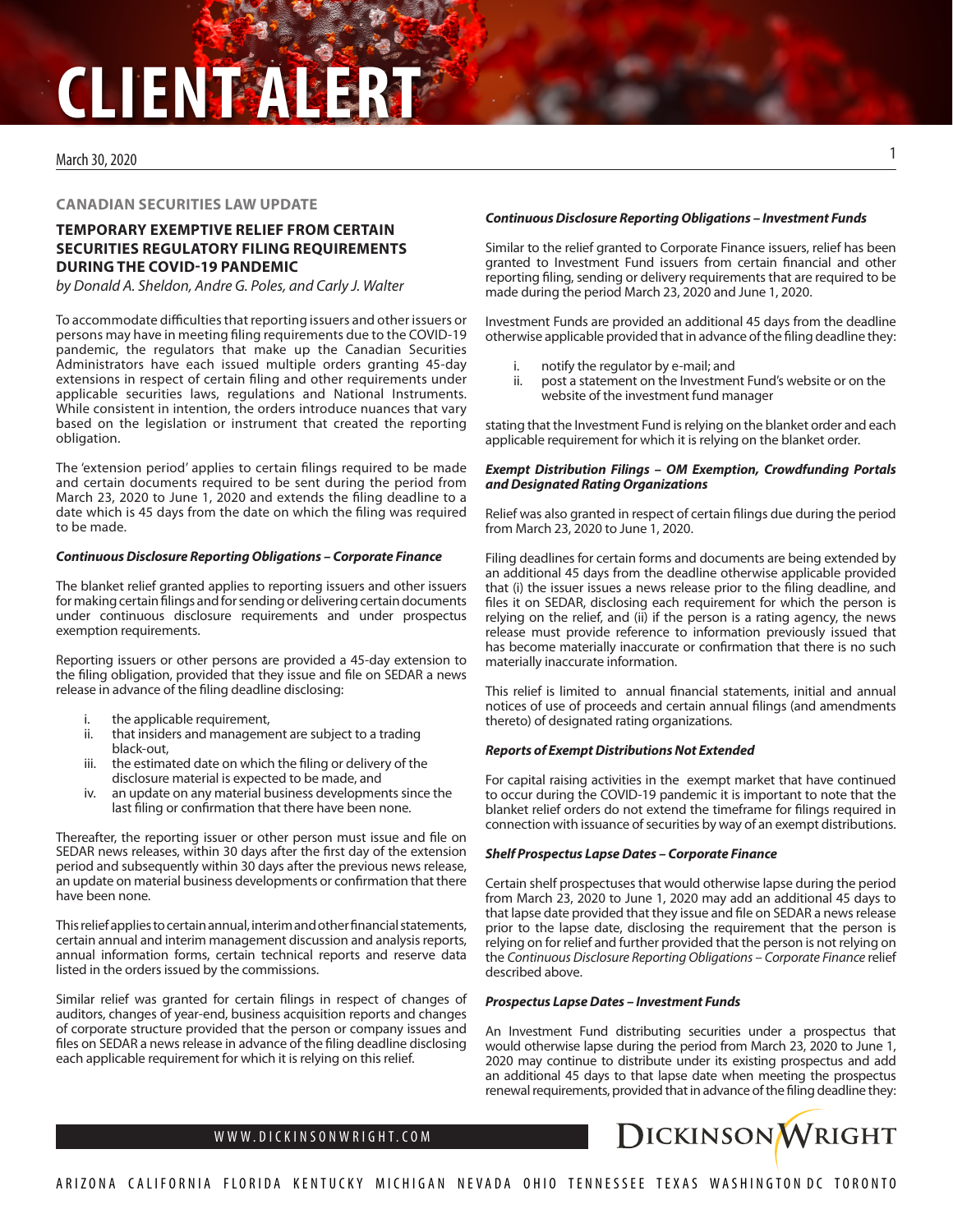- i. notify the regulator by e-mail; and
- ii. post a statement on the Investment Fund's website or on the website of the investment fund manager

stating that the Investment Fund is relying on the blanket order in respect of its lapse date.

# *Financial Reporting Obligations – Registrants and unregistered capital markets participants*

Registrants and unregistered capital markets participants that would otherwise have financial reporting obligations under National Instrument 31-103 or the *Commodity Futures Act* (Ontario) during the period from March 23, 2020 to June 1, 2020 are exempt from the filing requirement provided they deliver the required information no later than 45 days after the original delivery deadline.

# *Reporting Obligations – Marketplaces, Clearing Agencies, Designated Trade Repositories, Designated Information Processors and Commodity Futures Exchanges ("Regulated Entities")*

Regulated Entities that would otherwise be required to make certain specified filings between March 23, 2020 and June 1, 2020 are able to provide the filing on a date that is no later than 45 days after the original due date, provided that when it provides the document or other information it discloses that it is relying on the order and states the reasons why it could not submit the document or other information by the original due date.

For complete details of the relief and lists of applicable filings, please refer to:

*https://www.osc.gov.on.ca/en/SecuritiesLaw\_rule\_20200323\_25-502\_ general-order-temporary-exemption-reporting-requirements-regulatedentities.htm;*

*https://www.osc.gov.on.ca/en/SecuritiesLaw\_sn\_20200323\_31-510\_ general-order-temporary-exemption-certain-financial-statement.htm;*

*https://www.osc.gov.on.ca/en/SecuritiesLaw\_sn\_20200323\_51- 502\_general-order-temporary-exemption-certain-corporate-financerequirements.htm; or*

*https://www.osc.gov.on.ca/en/SecuritiesLaw\_rule\_20200323\_81-503\_ general-order-extension-investment-funds.htm*

Or contact your securities counsel at Dickinson Wright LLP.

# *Stock Exchanges*

Certain stock exchanges have also announced relief from some of their regulatory requirements.

The TSX has granted temporary blanket relief from certain provisions of the TSX Company Manual ("Manual"). The TSX has granted, without an application, an extension of the time for filing or mailing an issuer's annual financial statements in 2020, consistent with the extended deadlines announced by Canadian Securities Administrators. In respect of normal course issuer bid limitations, the TSX increased the limit on the number of shares that can be acquired on any trading day,

from 25% to a temporary maximum of 50% of the issuer's average daily trading volume for the six calendar months preceding the date of acceptance by the TSX of the notice of the normal course issuer bid. In addition, for the balance of 2020, the TSX will not apply two of the usual delisting criteria, namely (i) if the market value of the issuer's listed securities is less than \$3 million over 30 trading days, or (ii) if the market value of the issuer's freely-tradeable, publicly-held securities is less than \$2 million over 30 trading days. Due to the recent market volatility, on a case-by-case basis, the TSX will depart from the definition of "market price" as it is used in the Manual. The Manual defines "market price" as the volume weighted average trading price (or VWAP) on the TSX for the five trading days immediately preceding the relevant date. During this temporary period, the TSX may use a shorter time period for determining "market price". For example, three trading days will be used when the first two days of the usual five-day period are no longer representative of market price.

The TSX Venture Exchange has announced relief from some shareholder meeting requirements and shareholder approval of incentive stock options without applying to the Exchange for such relief. Issuers that must hold an annual shareholder meeting in 2020 may, subject to compliance with applicable corporate and securities laws, hold the meeting at any time on or before December 31, 2020. Similarly, annual shareholder approvals required for rolling stock option plans in 2020 may be obtained at annual shareholder meetings held at any time on or before December 31, 2020. In addition, the TSX Venture Exchange has extended the deadline by which listed companies must pay their 2020 annual sustaining fees from March 31, 2020 to May 31, 2020. As well, for listed companies requiring additional relief, the Exchange will permit them to pay their 2020 annual sustaining fees in two instalments – 50% by May 31, 2020 and the remaining 50% by July 31, 2020.

# **RECONCILING SHAREHOLDER MEETING REQUIREMENTS WITH SOCIAL DISTANCING MEASURES**

Canadian public companies are reassessing their plans for annual meetings of shareholders ("AGMs") in an effort to implement measures designed to limit the spread of COVID-19. Delaying previously called meetings in order to permit electronic participation may be necessary for some issuers. Some of the necessary, urgent decisions that issuers have had to make at this time with respect to their shareholder meetings may be facilitated by temporary relief measures announced by the Toronto Stock Exchange and TSX Venture Exchange as well as flexibility on the part of Canadian regulators. In addition to the commentary below regarding holding shareholder meetings in whole or in part through electronic means, please refer to the commentary above regarding certain relief in respect of the timing for holding AGMs.

# *Alternatives to In-Person Meetings*

A virtual-only meeting is held entirely through electronic means, without the option of in-person participation. Virtual-only meetings can be successfully conducted with the use of remote-meeting technology. In contrast, hybrid meetings offer the option of in-person attendance as well as the opportunity to participate electronically.

Given the limited accessibility of air travel as well as public health calls for physical distancing, a virtual-only meeting or a hybrid meeting are alternatives that issuers may choose use to facilitate shareholder and proxyholder participation in annual meetings this year.